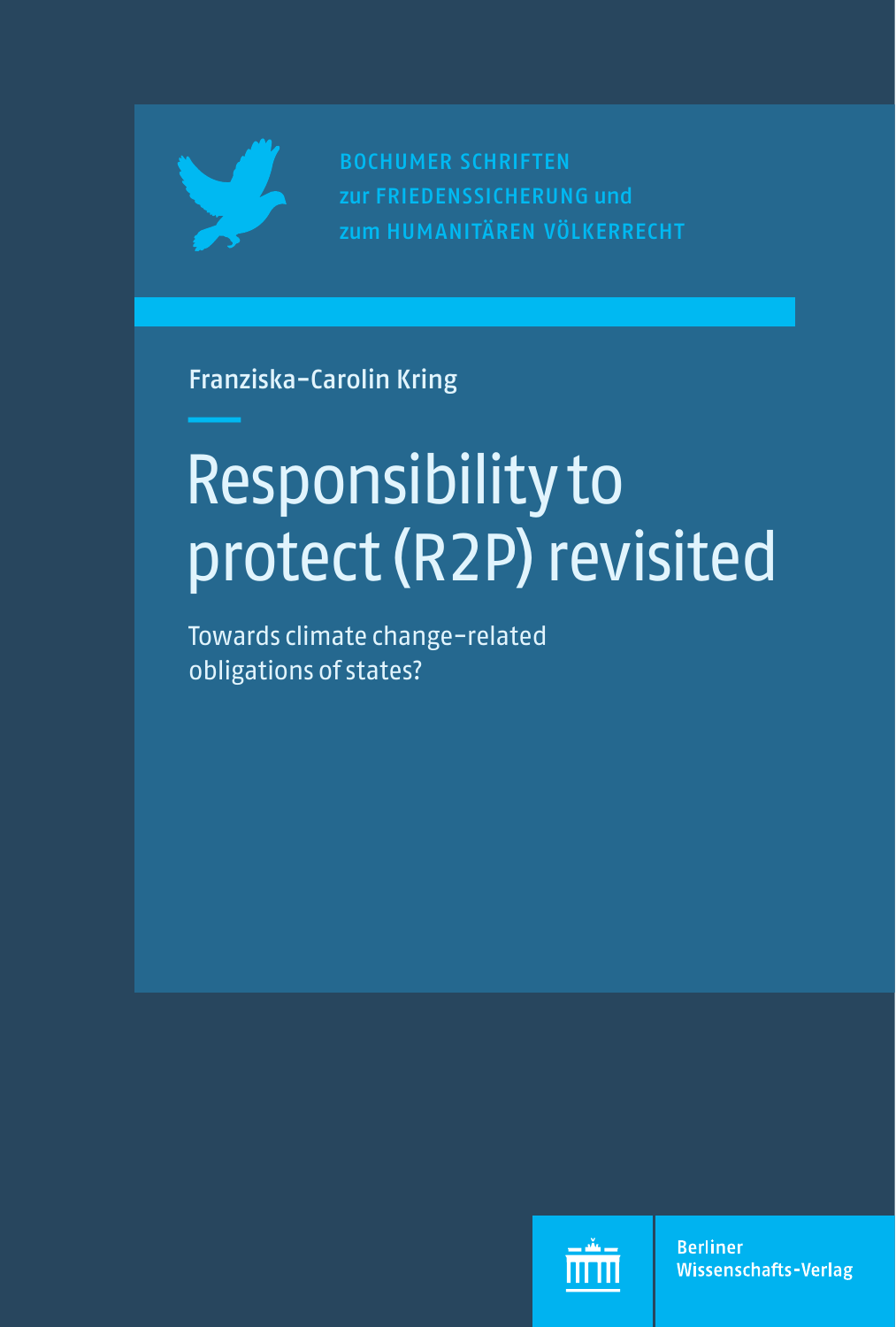## **Acknowledgements**

At first, writing a PhD thesis seems like an endless journey, and sometimes, this is exactly how it feels. But now, sitting here and writing my foreword, I know that every single step, every fit of rage, every anger, was worth it. In these final days of finishing my thesis, I thought a lot about the amazing people that accompanied me in this long process of researching, drafting, correcting, writing, and ameliorating. My thanks go to everyone who supported me in these four intensive years, who gave me useful tips, and who told me not to give up.

I would like first to say a very big thank you to my supervisor Pierre Thielbörger for his support, his ideas, and his help. I also owe special thanks to my amazing colleagues, who have not only been colleagues, but true friends. Robin, Tobi, Katrin and Laura, thank you for your help, for reading the sixth version of my articles, and for always making the workplace a fun place to be.

I gratefully acknowledge the funding received towards my PhD from RUB Research School Plus and the Friedrich Ebert Foundation.

I also want to thank my 'inner circle' who accompanied me since the first semesters, who often took me out of myself, who had time for a glass of wine, and endless talks. I also owe special thanks to Lena and Marlene, who had the patience to read several parts of my thesis and provided me with useful tips.

My final words go to my incredible family, without whom I would have never been able to write a dissertation. Mum, Dad and Vivien, thank you for always lending an ear, giving me advice, and just being there. And finally, I want to thank Francesco, who has been by my side throughout my first state examination and this PhD.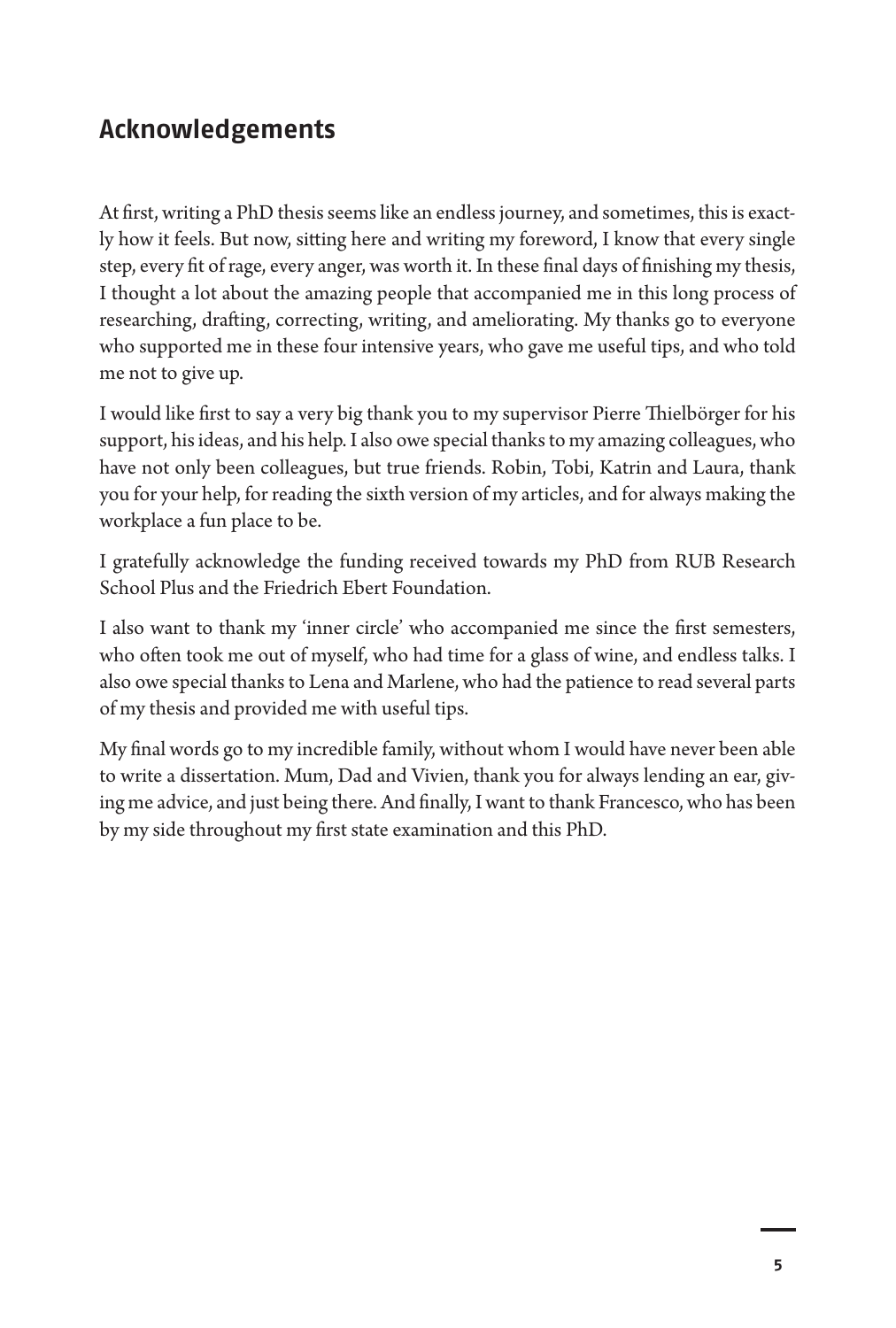### **Abstract**

Climate change constitutes the greatest environmental threat humanity has ever faced and will exert measurable impacts on different scales. Many changes in the world's climate have already been observed, including sea level rise, glacier retreat, increases in global temperature, and more severe extreme weather events. Over time, climate change will manifest itself in myriad ways, such as negatively affecting human health and exacerbating existing inequalities. Unfortunately, the international community appears incapable of effectively confronting climate change. Therefore, new and innovative approaches are required to cope with this global challenge.

The focus of this dissertation is to analyse whether the concept of responsibility to protect (R2P) can be applied to the impacts of climate change. Initially developed to respond to gross human rights abuses within states, the concept gained currency in the first decade of the new millennium. Based on the understanding of sovereignty-as-responsibility, R2P places the responsibility to provide for the security and well-being of citizens on individual states. The residual responsibility of the international community is only activated if states are not able to offer adequate protection to their populations. In this dissertation, two separate approaches are employed to analyse the application of R2P to the issue of climate change: subsumption and extension.

Firstly, the dissertation examines whether states that contribute to climate change can be held responsible for one of the crimes under R2P, namely genocide, war crimes, ethnic cleansing, and crimes against humanity. The applicability of the first three crimes can be quickly rejected. The thesis then posits that the emitters of greenhouse gases cannot be tried for crimes against humanity because by affecting only a random assortment of victims, the civilian population does not constitute the 'primary object' of their attack. However, using the 2008 cyclone Nargis in Myanmar as a case study, the thesis asserts that states that fail to protect their populations from humanitarian catastrophes linked to climate change might be tried for crimes against humanity.

The second section of the thesis is devoted to analysing a potential extension of R2P to the impacts of climate change. The dissertation presents two different scenarios to assess the potential duties of states: extreme humanitarian catastrophes linked to climate change and a general obligation of states to mitigate climate change. It establishes a framework for R2P and its three components, 'prevent, react, rebuild' that is applicable to climate change. This analysis reveals that reactions to humanitarian catastrophes linked to climate change perfectly accords with the R2P framework. It also appraises the advantages and disadvantages of construing R2P as an instrument to effectively combat climate change. According to the author, R2P is the most promising approach that currently exists which can guarantee adequate protection to people suffering from humanitarian catastrophes linked to climate change. Such a responsibility can be based on the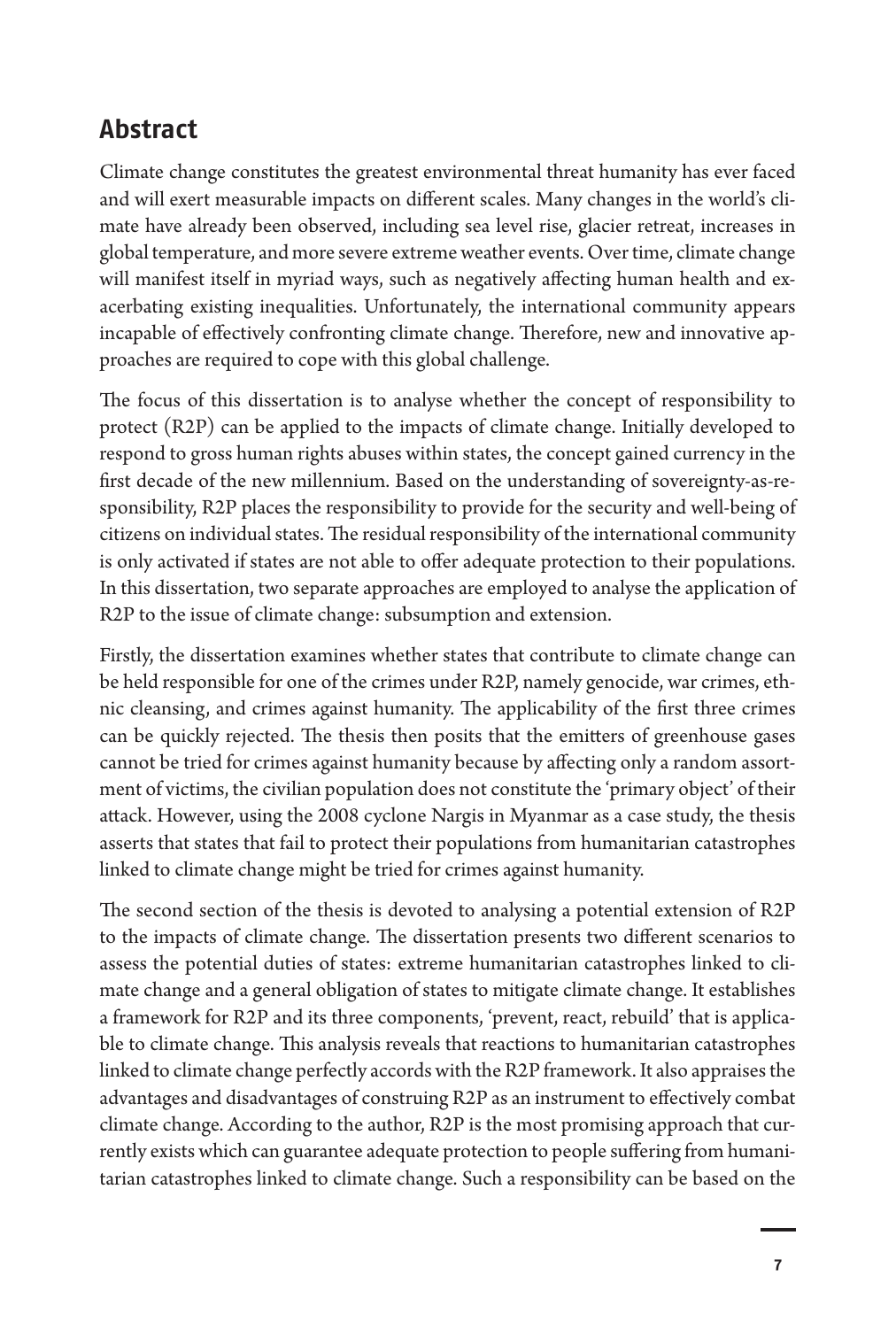#### **Abstract**

core foundations of R2P: the obligations inherent in the concept of state sovereignty; the responsibility of the Security Council under Article 24 of the UN Charter; and international human rights law, humanitarian law, and national law. On the contrary, a general obligation of the international community to mitigate climate change cannot be derived from the concept of R2P.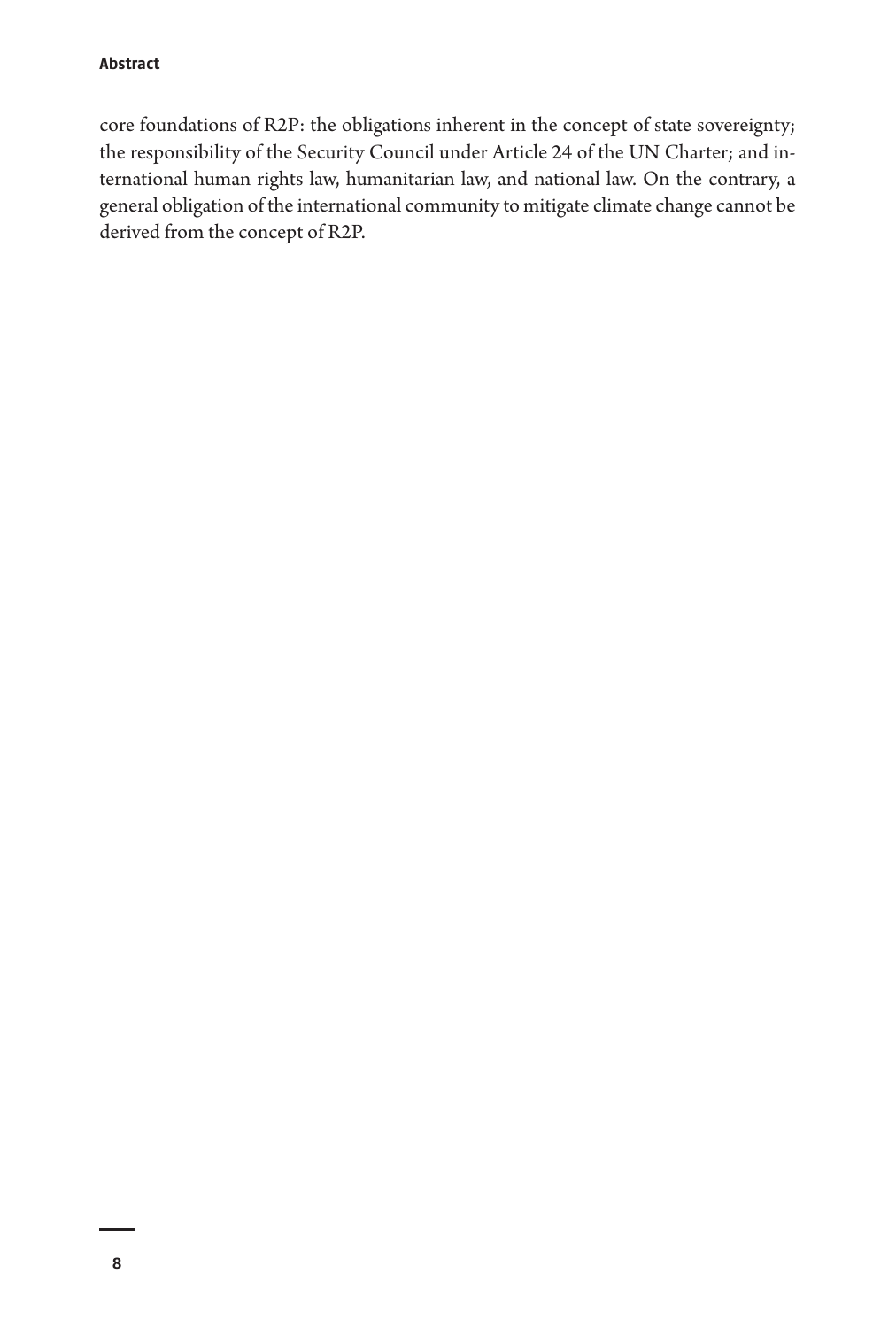## **Table of contents**

|    |                                                             | 5              |
|----|-------------------------------------------------------------|----------------|
|    |                                                             | $\overline{7}$ |
|    |                                                             | 15             |
|    |                                                             | 17             |
|    |                                                             | 17             |
|    |                                                             |                |
| А. |                                                             | 19             |
| I. |                                                             | 19             |
| П. |                                                             | 21             |
|    | 1. Observed effects and drivers of climate change           | 21             |
|    |                                                             | 23             |
|    |                                                             | 26             |
|    | III. Political and legal responses to climate change        | 29             |
|    | 1. United Nations Framework Convention on Climate Change    | 29             |
|    |                                                             | 31             |
|    |                                                             | 33             |
|    |                                                             | 34             |
|    |                                                             | 35             |
|    |                                                             | 35             |
|    |                                                             | 36             |
|    |                                                             | 37             |
| В. | Human rights dimension of climate change                    | 39             |
|    |                                                             |                |
| I. | Climate change effects as human rights violations?          | 39             |
|    |                                                             | 41             |
|    |                                                             | 43             |
|    | 3. Human rights violations in a strict legal sense?         | 45             |
| П. | States' human rights obligations regarding climate change   | 47             |
|    |                                                             | 48             |
|    |                                                             | 48             |
|    | aa) States' obligations towards their own population        | 49             |
|    | bb) States' obligations towards populations of other states | 52             |
|    |                                                             | 52             |
|    |                                                             | 53             |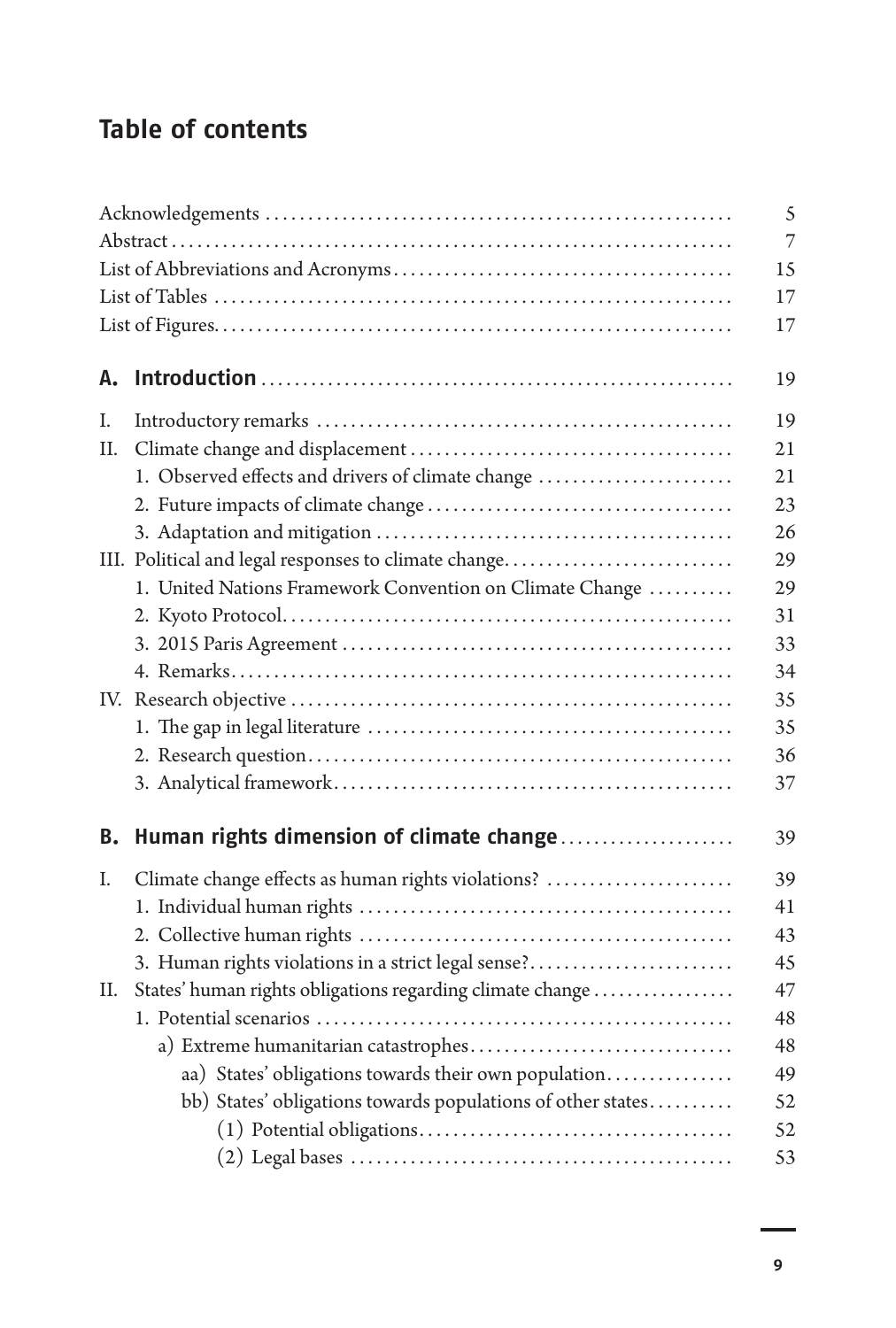|    | (a) Extraterritorial extension of environmental                        |     |
|----|------------------------------------------------------------------------|-----|
|    | human rights jurisprudence                                             | 53  |
|    | (b) Obligations under the international duty of cooperation            | 56  |
|    | $(c)$ Obligations under international refugee law                      | 57  |
|    |                                                                        | 59  |
|    | aa) States' obligations towards their own populations                  | 59  |
|    | bb) States' obligations towards populations of other states            | 62  |
|    |                                                                        | 62  |
|    |                                                                        | 63  |
|    |                                                                        | 63  |
|    |                                                                        | 67  |
|    |                                                                        | 68  |
| C. |                                                                        | 71  |
| I. |                                                                        | 71  |
|    | 1. International Commission on Intervention and State Sovereignty      | 72  |
|    | 2. High-Level Panel on Threats, Challenges, and Change                 | 79  |
|    |                                                                        | 80  |
|    |                                                                        | 82  |
|    |                                                                        | 84  |
|    |                                                                        | 85  |
|    |                                                                        | 86  |
|    | 6. Responsibility to protect after Libya and Syria: sudden death?      | 89  |
| П. |                                                                        | 94  |
|    | 1. Obligations inherent in the concept of state sovereignty            | 95  |
|    |                                                                        | 98  |
|    | 3. International human rights law, humanitarian law, and national laws | 99  |
|    | 4. Developing practice of states, regional organisations,              |     |
|    |                                                                        | 100 |
|    |                                                                        | 101 |
|    |                                                                        | 102 |
|    |                                                                        | 102 |
|    | aa) General Assembly and Security Council                              | 104 |
|    |                                                                        | 107 |
|    | cc) Proponents of the responsibility to protect                        | 107 |
|    |                                                                        | 108 |
|    |                                                                        | 108 |
|    |                                                                        | 111 |

 $\overline{\phantom{0}}$ L,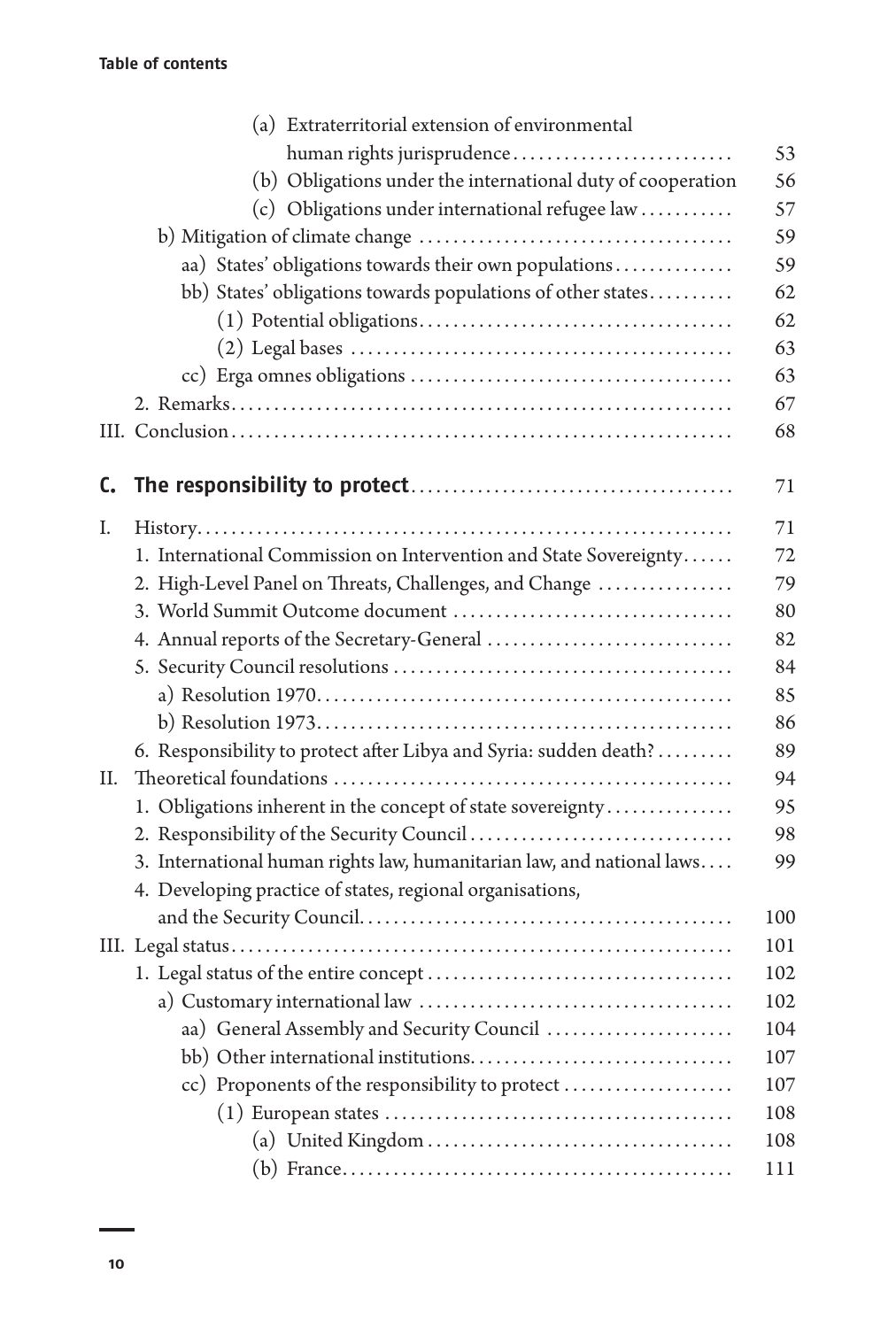|    |                                                                    | 114 |
|----|--------------------------------------------------------------------|-----|
|    |                                                                    | 115 |
|    |                                                                    | 117 |
|    |                                                                    | 118 |
|    |                                                                    | 118 |
|    |                                                                    | 120 |
|    |                                                                    | 124 |
|    |                                                                    | 126 |
|    | dd) Opponents of the responsibility to protect                     | 128 |
|    |                                                                    | 128 |
|    |                                                                    | 130 |
|    |                                                                    | 132 |
|    |                                                                    | 133 |
|    |                                                                    | 134 |
|    | 2. Legal status of the primary responsibility                      | 134 |
|    | 3. Legal status of the secondary responsibility                    | 135 |
|    |                                                                    | 137 |
|    |                                                                    |     |
| D. | The impacts of climate change as potential crimes under R2P        | 139 |
| I. |                                                                    | 139 |
| Н. |                                                                    | 141 |
|    |                                                                    |     |
|    |                                                                    | 142 |
|    |                                                                    | 143 |
|    | 1. Tolerable amount of greenhouse gas emissions                    | 144 |
|    |                                                                    | 145 |
|    |                                                                    | 145 |
|    |                                                                    | 146 |
|    | cc) Deportation or forcible transfer of populations                | 147 |
|    |                                                                    | 149 |
|    |                                                                    | 149 |
|    |                                                                    | 149 |
|    |                                                                    | 152 |
|    |                                                                    | 154 |
|    |                                                                    | 154 |
|    | (3) Awareness of the factual circumstances establishing            |     |
|    |                                                                    | 155 |
|    | b) Widespread or systematic attack against any civilian population | 155 |
|    |                                                                    | 156 |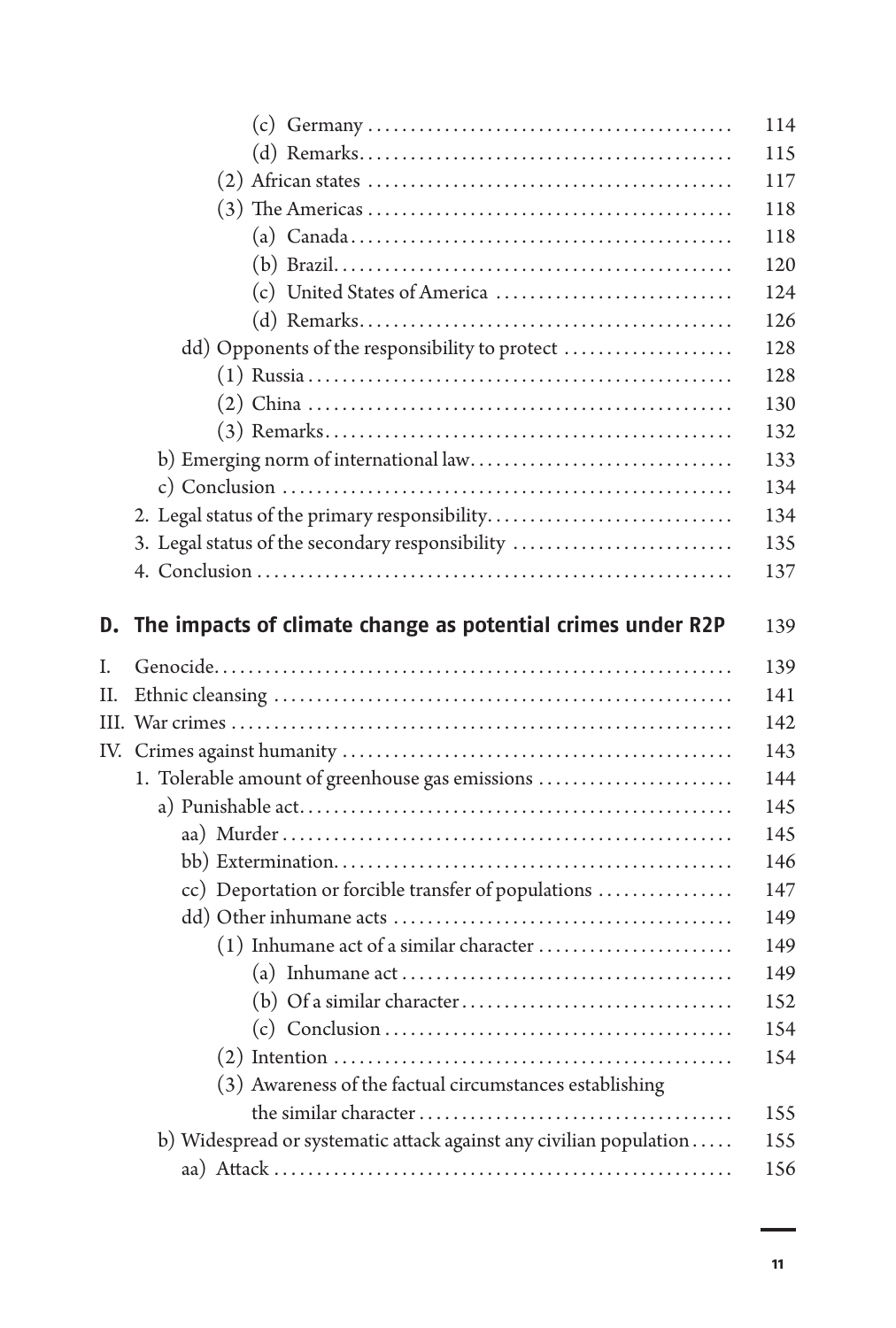|    |                                                                                      | 156 |
|----|--------------------------------------------------------------------------------------|-----|
|    | cc) Directed against any civilian population                                         | 157 |
|    |                                                                                      | 158 |
|    |                                                                                      | 158 |
|    | 2. States failing to protect their populations                                       | 160 |
|    | a) Cyclone Nargis and the responsibility to protect                                  | 160 |
|    |                                                                                      | 161 |
|    |                                                                                      | 161 |
|    |                                                                                      | 162 |
|    |                                                                                      | 163 |
|    |                                                                                      | 164 |
|    |                                                                                      | 166 |
|    |                                                                                      | 167 |
|    |                                                                                      | 168 |
|    |                                                                                      | 169 |
|    |                                                                                      | 169 |
|    |                                                                                      | 169 |
|    |                                                                                      | 170 |
|    |                                                                                      | 170 |
|    |                                                                                      | 170 |
|    | b) Responsibility to protect people from climate change                              | 171 |
| V. |                                                                                      | 172 |
|    |                                                                                      |     |
| E. |                                                                                      | 173 |
| I. |                                                                                      | 175 |
|    |                                                                                      | 175 |
|    |                                                                                      | 175 |
|    | b) Actors involved and their potential responsibilities                              | 178 |
|    |                                                                                      | 178 |
|    |                                                                                      | 178 |
|    |                                                                                      | 182 |
|    |                                                                                      | 184 |
|    | bb) International community and the United Nations                                   | 185 |
|    |                                                                                      | 185 |
|    |                                                                                      | 187 |
|    |                                                                                      | 189 |
|    |                                                                                      | 190 |
|    | $(1)$ Responsibility to prevent $\dots\dots\dots\dots\dots\dots\dots\dots\dots\dots$ | 191 |

L,  $\sim$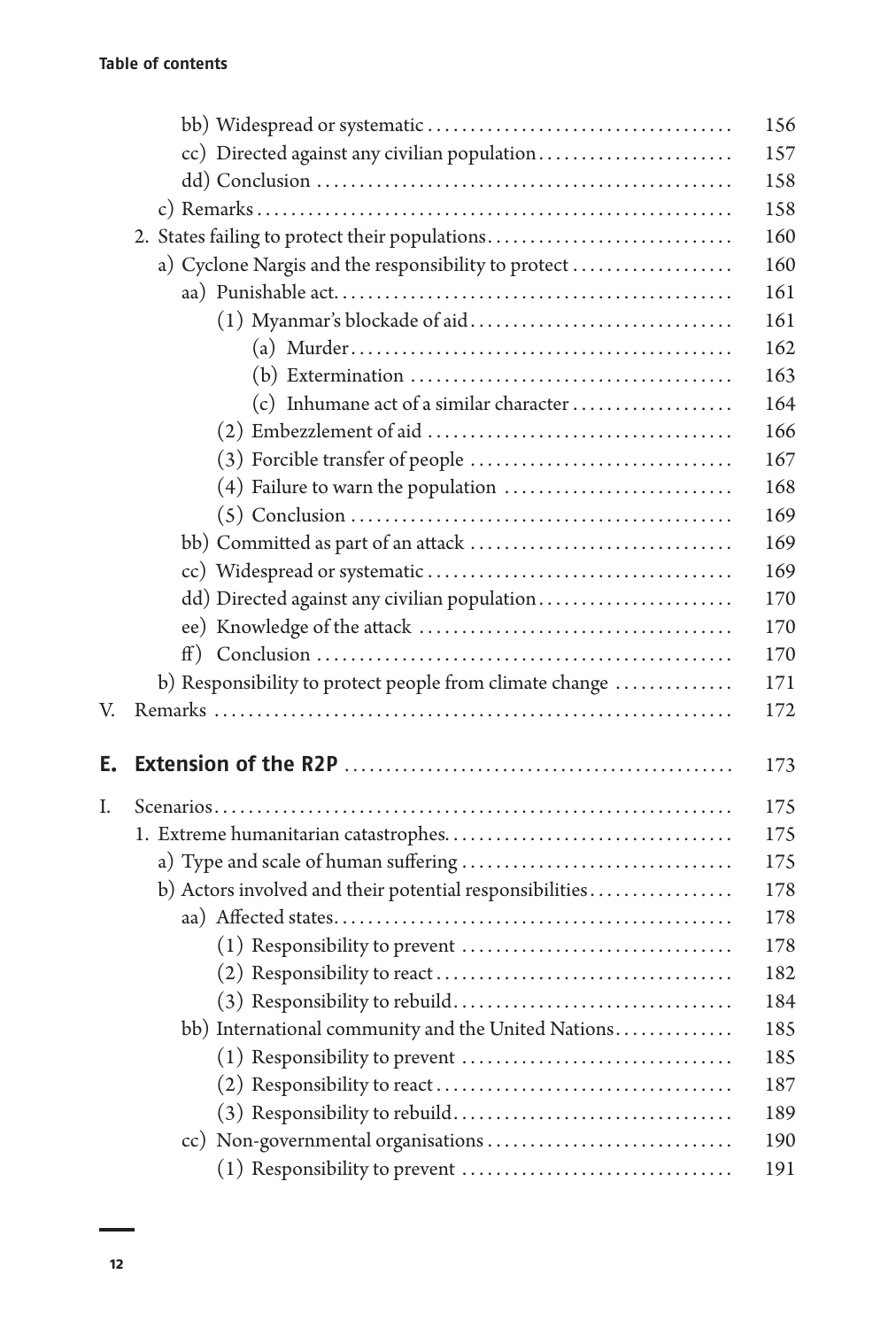|    |                                                                       | 191 |
|----|-----------------------------------------------------------------------|-----|
|    |                                                                       | 193 |
|    |                                                                       | 194 |
|    | d) Potential legal bases for external intervention                    | 195 |
|    |                                                                       | 195 |
|    |                                                                       | 199 |
|    | cc) Draft Articles on the Protection of Persons in the Event          |     |
|    |                                                                       | 199 |
|    |                                                                       | 199 |
|    |                                                                       | 200 |
|    |                                                                       | 201 |
|    |                                                                       | 202 |
|    |                                                                       | 202 |
|    | b) Actors involved and their potential responsibilities               | 203 |
|    |                                                                       | 204 |
|    | bb) International community and United Nations                        | 205 |
|    |                                                                       | 206 |
|    |                                                                       | 207 |
|    |                                                                       | 208 |
|    | d) Potential legal bases for external intervention                    | 209 |
|    |                                                                       | 209 |
|    |                                                                       | 210 |
|    |                                                                       | 210 |
|    |                                                                       | 211 |
|    |                                                                       | 212 |
| Η. |                                                                       | 213 |
|    |                                                                       | 213 |
|    | a) Obligations inherent in the concept of sovereignty                 | 213 |
|    |                                                                       | 213 |
|    | bb) Responsibility of the international community                     | 214 |
|    |                                                                       | 216 |
|    | c) International human rights law, humanitarian law, and national law | 220 |
|    |                                                                       | 220 |
|    | bb) Responsibility of the international community                     | 220 |
|    |                                                                       | 221 |
|    |                                                                       | 222 |
|    | a) Obligations inherent in the concept of sovereignty                 | 222 |
|    |                                                                       | 222 |
|    | bb) Responsibility of the international community                     | 222 |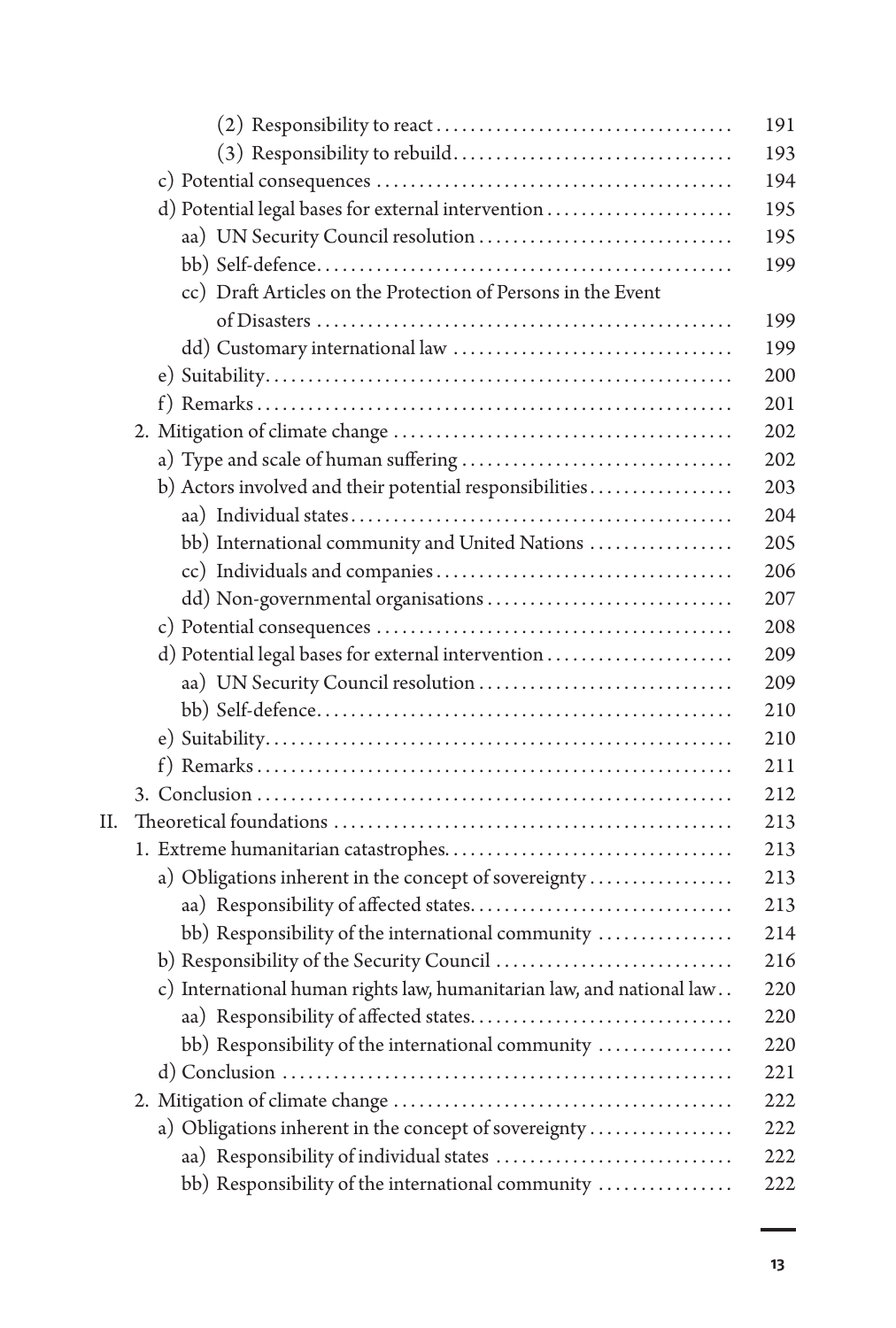|    |                                                                       | 224 |
|----|-----------------------------------------------------------------------|-----|
|    | c) International human rights law, humanitarian law, and national law | 226 |
|    |                                                                       | 226 |
|    | bb) Responsibility of the international community                     | 227 |
|    |                                                                       | 227 |
|    |                                                                       | 228 |
|    | III. Guidelines for the application of an extended R2P                | 229 |
|    |                                                                       | 229 |
|    |                                                                       | 230 |
|    |                                                                       | 231 |
|    |                                                                       | 232 |
|    |                                                                       | 233 |
|    |                                                                       | 233 |
|    |                                                                       | 236 |
|    | 3. Third challenge: infeasibility for disaster relief                 | 238 |
|    | 4. Fourth challenge: absence of political support                     | 239 |
|    |                                                                       | 240 |
| V. |                                                                       | 242 |
|    |                                                                       |     |
| F. |                                                                       | 245 |
|    |                                                                       |     |
|    |                                                                       | 255 |
|    |                                                                       |     |
|    |                                                                       |     |
|    |                                                                       | 257 |
|    |                                                                       |     |
|    |                                                                       | 311 |

 $\sim$ ÷.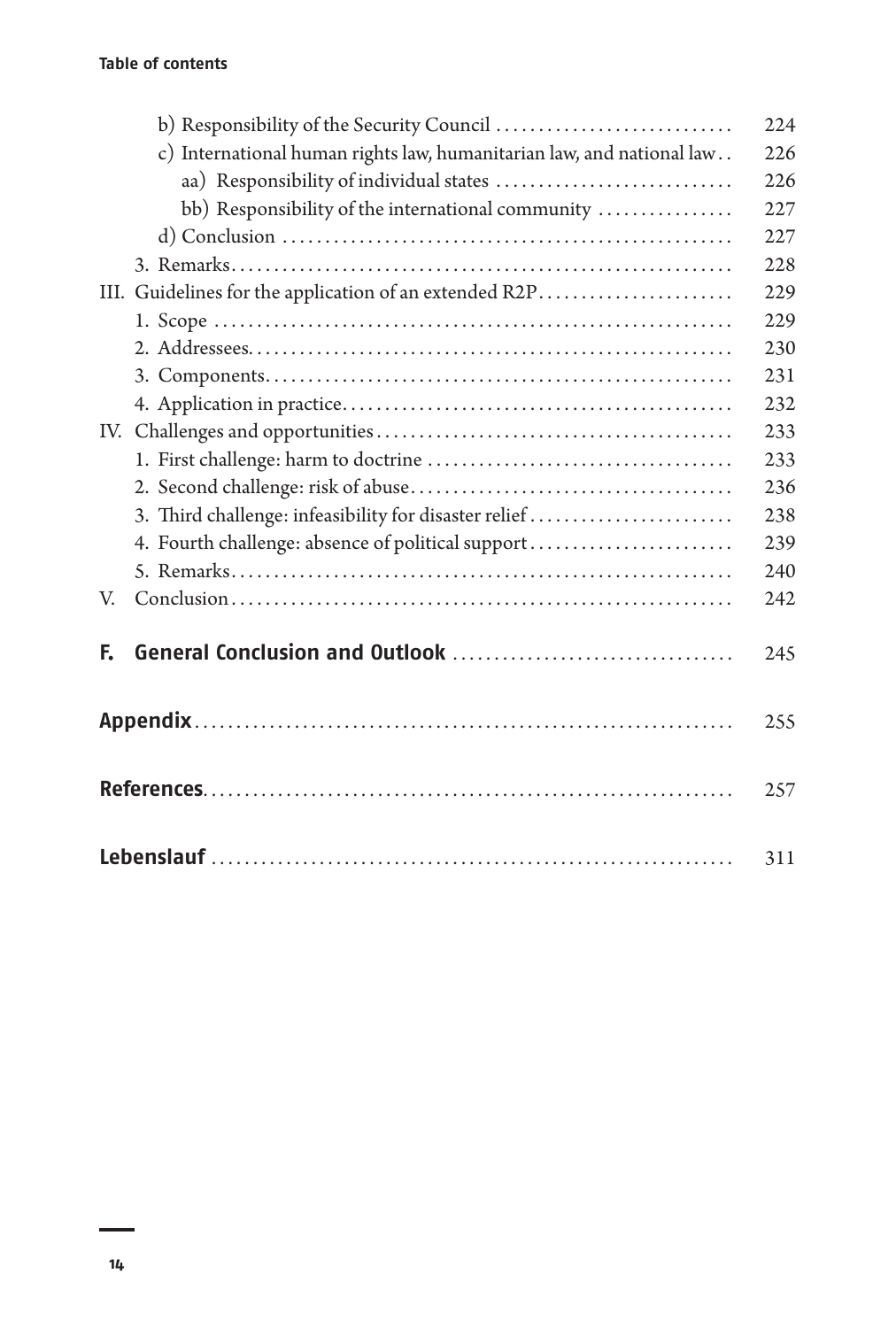## **A. Introduction**

### **I. Introductory remarks**

'*If climate change makes our country uninhabitable, we will march with our wet feet into your living rooms-Atiq Rahman*.'1

As early as 1995, Atiq Rahman, a Bangladeshi dignitary, warned of the impending danger of climate-induced migration at the first United Nations (UN) Climate Change Conference in Berlin.<sup>2</sup> As the latest report of the Intergovernmental Panel on Climate Change (IPCC) indicates, global warming is likely to lead to increased displacement of human populations from their homes.<sup>3</sup>

In June 2014, New Zealand granted asylum to a family from the Polynesian island nation of Tuvalu.4 Claiming to be threatened by climate change, Sigeo Alasana and his family left the island in 2007 for New Zealand. After nearly five years of legal struggle, the New Zealand Immigration and Protection Tribunal finally granted residency to the family. Although the applicants did not receive refugee status under the 1951 Refugee Convention,<sup>5</sup> the tribunal did consider the humanitarian impacts of climate change in its verdict. This judgement can be seen as a landmark decision because it emphasises that the effects of global warming on human populations could play a major role in the future of immigration legal processes. It also reveals further threats to people around the world exist, although natural catastrophes and climate change do not dominate the public discourse in the way that terrorism or armed conflict do.

1 Atiq Rahman, Speech at the First UN Climate Change Conference (28 March – 7 April 1995), quoted in Tom Athanasiou and Paul Baer, *Dead Heat: Global Justice and Climate Change, New York* (SSP 2002), 23.

2 Parts of this chapter have been published in Franziska Kring, 'Responsibility to Protect Revisited – A Promising Approach to Tackle Climate Change?' in Vasilka Sancin (ed), *Are we "manifestly failing" R2P?* (University of Ljubljana 2017), 261–276.

3 Intergovernmental Panel on Climate Change (ed), *Climate Change 2014: Synthesis Report. Contribution of Working Groups I, II and III to the Fifth Assessment Report of the Intergovernmental Panel on Climate Change* (The Core Writing Team, Rajendra Kumar Pachauri, and Leo Meyer, CUP 2014), 40, 73. Compare also Angela Williams, 'Turning the Tide: Recognizing Climate Change Refugees in International Law' (2008) 30(4) Law and Policy 502.

4 Rick Noack, 'Has the Era of the 'Climate Change Refugee' Begun?' *Washington Post* (7 August 2014) <https://www.washingtonpost.com/news/worldviews/wp/2014/08/07/has-the-era-of-theclimate-change-refugee-begun/> accessed 1 December 2019.

5 International Convention Relating to the Status of Refugees' (28 July 1951), 189 UNTS 150.